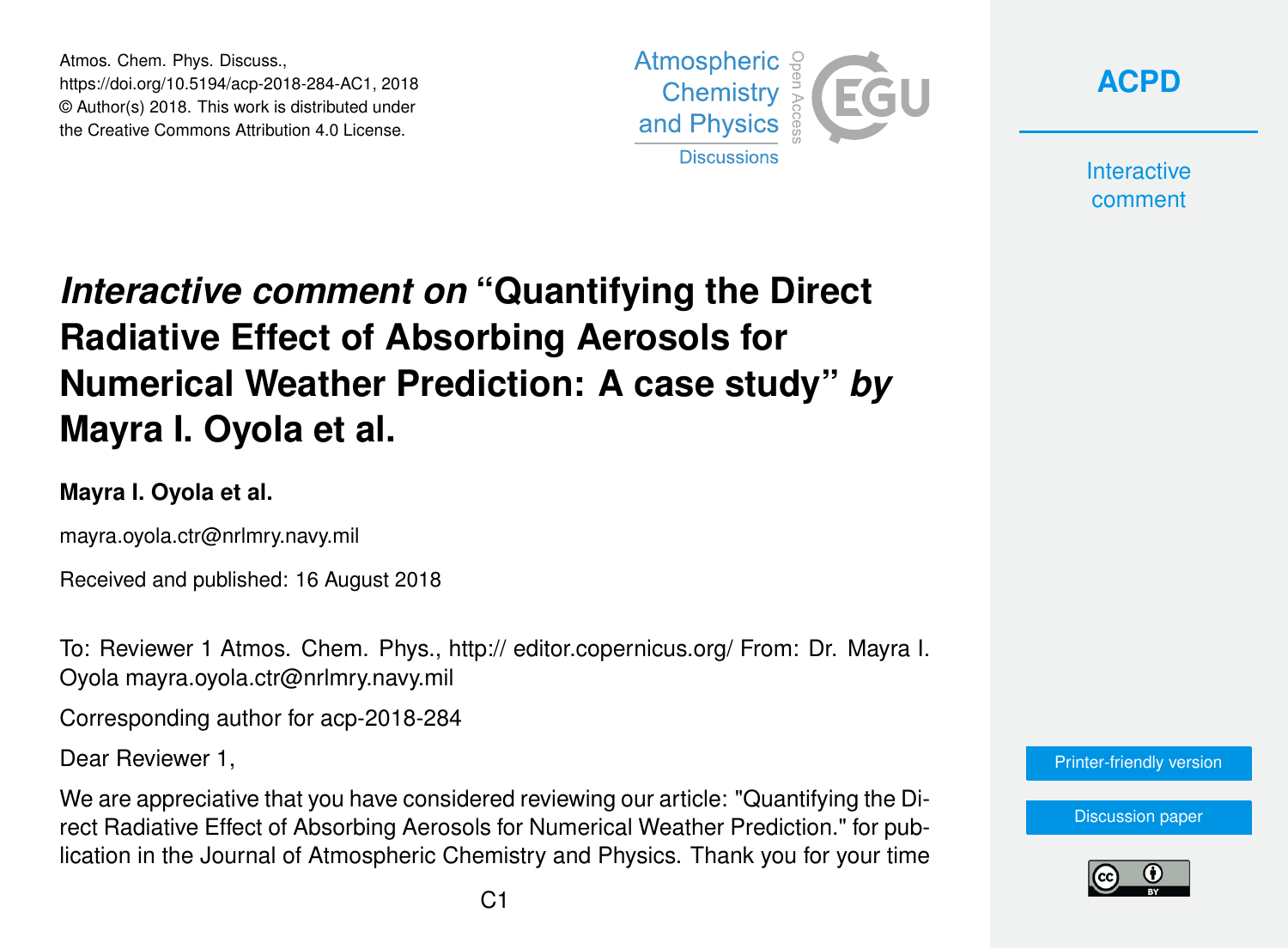and effort to make of this a much stronger manuscript. The comments and questions (along with associated changes) have been addressed below and are also reflected in the manuscript. Reviews: 1-2 are addressed now in Section 3.4 (lines 352 - 371): "The RTM results described here are dependent on vertical distribution, total aerosol loading (i.e., AOD),  $\alpha$ , R and SZA, for which again due to the limitations of the aircraft experiment we had little clear-sky data to choose from and thus retain the BBR instruments for evaluating column closure. The impact of the vertical distribution has been addressed already within the context of the vertically resolved irradiances and heating rates in the previous two sections. Of significant importance is how the net surface SW radiances from different NAAPS versions are distinct from each other, even though neither column AOD, nor the aerosol vertical distributions vary dramatically between NAAPS runs. This is primarily due to differences in speciation classification among the profiles, not because of total aerosol loading. In other words, AOD is similar, but the speciation distribution is not, so this is a reflection of the radiative forcing efficiency of the aerosol. Notice on Table 1, that the distribution of urban aerosols is much higher in the NAAPS FREE than on its counterparts, constituting 33% of the total AOD. Urban aerosols only represent 15% of the total AOD in the operational run (NAAPS) and 6% in the NAAPS 3D. On the other hand, the smoke is distributed very differently (80% NAAPS, 87% NAAPS 3D, and 60% NAAPS FREE). FLG utilizes total AOD and the speciation distribution (percentage weights) in the calculations. Therefore, we believe difference in the surface (and in the net) SW radiances are strongly dependent on our choice in aerosol optical properties that are associated to the difference in speciation, to include the single scattering albedo ( $\omega$  o) and particle radius. The magnitude of the aerosol forcing is highly sensitive to absorption in the particle size range of anthropogenic aerosols (Nemesure and Schwartz, 1995), which influences these results. The same can be stated about the results with the HSRL extinction. Recall that the entire aerosol loading within the HSRL is made up by smoke and urban aerosols, which are concentrated in the same layer. Not only are soot aerosols highly absorbing due to the presence of black carbon, prescribed by the OPAC climatology (i.e.,  $\omega$  o of 0.880 at

## **[ACPD](https://www.atmos-chem-phys-discuss.net/)**

**Interactive** comment

[Printer-friendly version](https://www.atmos-chem-phys-discuss.net/acp-2018-284/acp-2018-284-AC1-print.pdf)

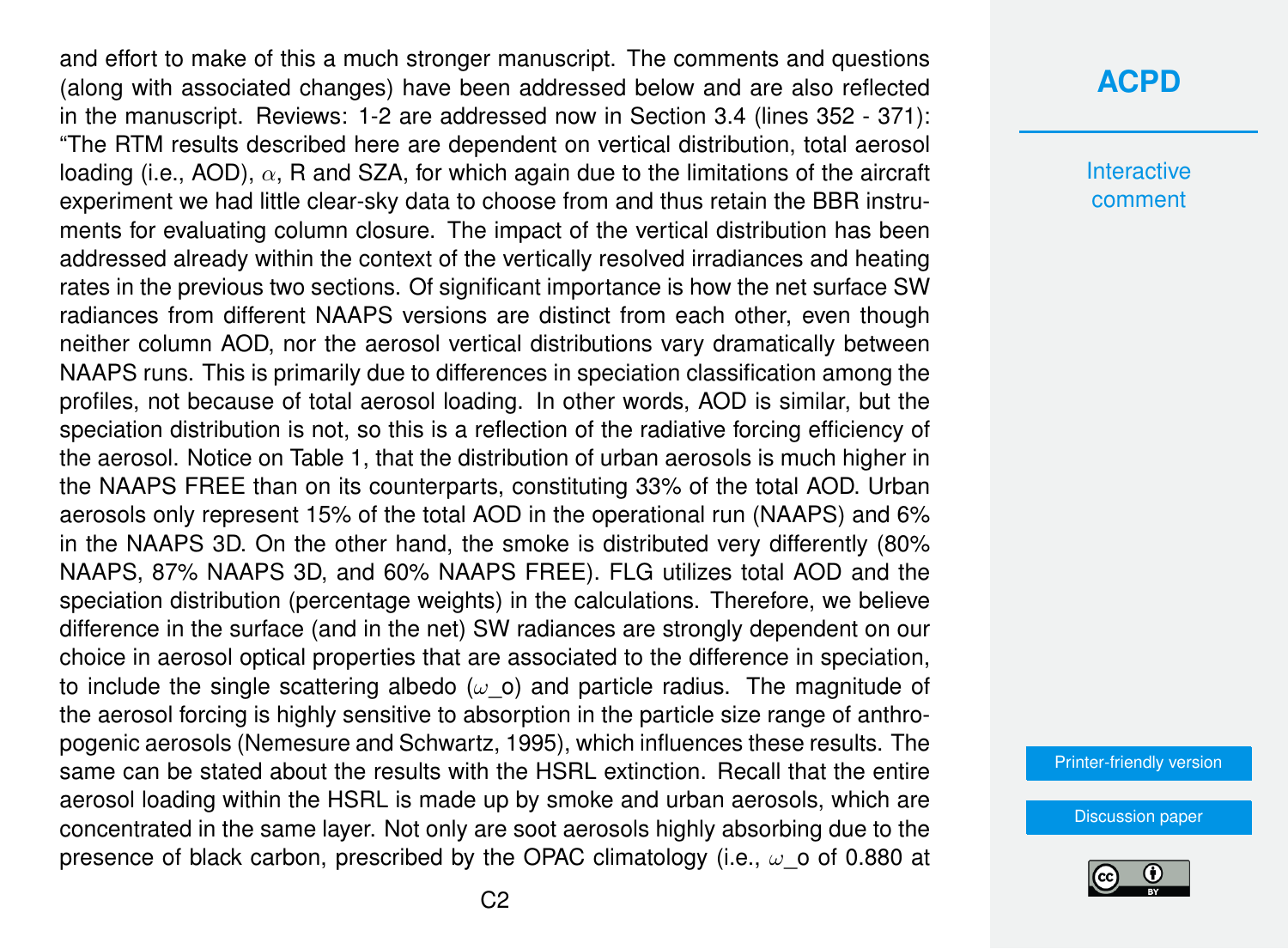555  $\mu$ m, Hess et al., 1998), but OPAC urban aerosols also contain a significant mass density of soot (7.8 mg m-3) and high  $\omega$  o (0.817 at 555  $\mu$ m) as well".

3. Another reviewer also pointed this out, within the context of better explaining the model initialization and parameters. Now it is clear on Section 2.6 that all of the NAVGEM/NAAPS profiles used as input, correspond the previous analysis time (15- 18 UTC) – which means that the match between the observed radiances (aircraft) are compared to radiances calculated with profiles from the closest analysis time. The 18Z analysis is the closest to the discussed study case. I truly appreciate you asking for this clarification. The beginning of Section 2.6 now reads (lines 194-211): "HSRL aerosol observations are matched spatiotemporally to the closest NAAPS/NAVGEM analyses profiles. All versions of NAAPS used on this paper contain extinction  $(\alpha)$  and AOD profiles from the surface to 100 hPa at 22 (now 35) sigma levels of variable vertical resolution (higher resolution in the lower atmosphere). In order to perform comparisons between model and observed fields, the HSRL data are "reduced" to the same model vertical resolution by employing a nearest neighbour classification constrained to model top and bottom. Besides the aerosol, FLG requires input of atmospheric background fields. P, T, q, and O3 profiles are obtained from NAVGEM's previous analysis time to the flight overpass. The case study presented here (19 August 2013), uses profiles from the analyses corresponding to 15 and 18 UTC. There are four different aerosol profiles used as input: one from HSRL (taken as the true) and three that are obtained from the closest NAAPS analysis (which matches NAVGEM's analysis time). Besides extinction, both the HSRL and NAAPS datasets also contain aerosol speciation profiles. Therefore, each extinction profile is paired to a corresponding speciation profile that is matched to the FLG internal optical properties as described below. Each of the NAAPS analyses profiles correspond to a different assimilation version, as described in Section 2.2 (NAAPS 3D, NAAPS OPS, NAAPS FREE). A control run (NOAER) is set in a similar fashion, but with no aerosol feedback included. Radiative transfer calculations on FLG are performed on each profile from surface to TOA (0.1 hPa), and we assume there is no significant aerosol loading above the 100 hPa level

## **[ACPD](https://www.atmos-chem-phys-discuss.net/)**

**Interactive** comment

[Printer-friendly version](https://www.atmos-chem-phys-discuss.net/acp-2018-284/acp-2018-284-AC1-print.pdf)